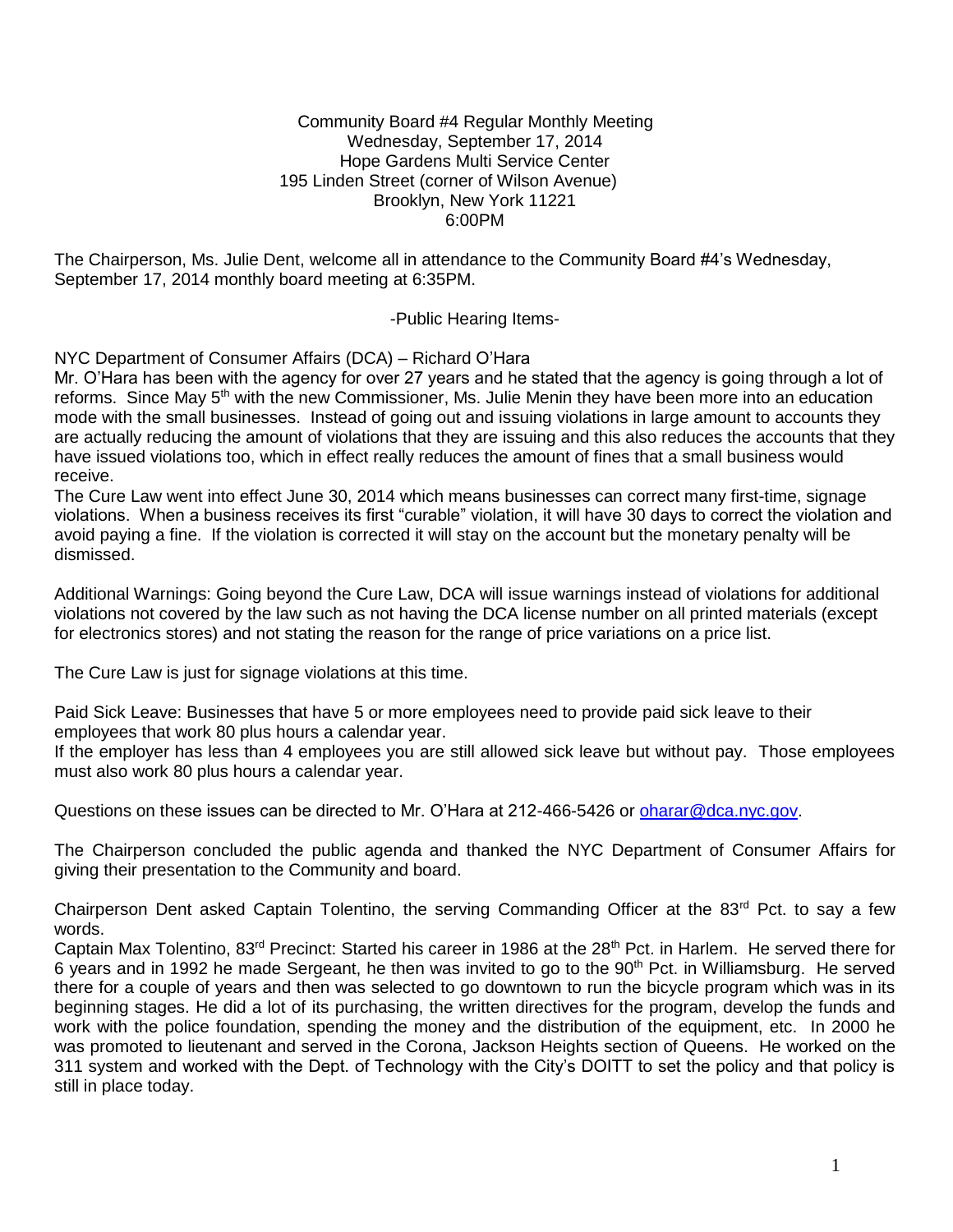In 2007 he made Captain and was sent to 111<sup>th</sup> Pct. out towards Long Island, he served there for 8 months, then he was sent back to the Jackson Heights section on the opposite side of the 115<sup>th</sup> Pct. He was then sent back downtown to work on a project with the Customer Support Unit for members of service in the field. He served as the Commanding Officer at the 84<sup>th</sup> Pct. for 18 months, then when he was getting comfortable he was sent to the 83rd Precinct where he is now serving.

He is very happy to be here, his brother served at the 83<sup>rd</sup> Precinct in 1981 and he always spoke highly of Bushwick. The reception that he has received has been overwhelming.

He feels that in working together with the other agencies we will work well with the issues that we are faced. The Precinct is in a very good place as far as crime reduction is concern. There is an issue with burglaries, mostly due to the construction that is being done in the area which allows an opportunity for appliances and tools to be stolen. Burglaries are also due to people forgetting to lock their doors and windows.

He noticed that there are bike riders going the wrong way and this is dangerous to our children as they go to school and to pedestrians as they cross the streets. Going forward this is one of the things he will address as a problem.

He will also work on the graffiti issues. He met with the Clergy Council and he will be looking to make improvements.

The Chairperson Ms. Dent thanked the Captain for his words and welcomed him to Bushwick and stated that they are looking forward in working with him.

The Chairperson Ms. Julie Dent welcomed the New York City's Comptroller Mr. Scott M. Stringer and asked him to say a few words to the audience.

Mr. Scott M. Stringer, NYC Comptroller: Stated that he was glad to be here in Bushwick tonight. Mr. Stringer believes that the Community Board is the anchor of the community. The Community Board is where the community come together to talk about community issues.

The Stringer has been the Comptroller for New York City for 9 months now. He stated that pension checks are going out and stated that the city has a strong financial foundation.

- His job as CFO of the city is to watch the books but also to do 2 other things:
- 1) Work with the Mayor to make sure that we can build affordable housing
- 2) Fight for expanded Pre-K
- And in doing so they have to work together as a team.

At the same while he is working with the City of Administration he is also the Auditors in Chief, so sometimes he has to call it the way that he see it. He has to be independent, because he has to make sure that he monitors city agencies, saving tax payers money and he also have to think about broad economic policies to lift everybody up.

On January 2<sup>nd</sup> when he took office the first thing he did was to engage with NYCHA in a full on top to bottom audit. This was needed in order to figure out what is going on inside the administration so that he can really see what is going on in order to protect the 600,000 people that live in public housing.

1) Despite years of economic prosperity and real estate appreciation, housing maintenance conditions have worsened, especially at New York City Housing Authority buildings, potentially putting the health and safety of residents at risks, according to a new analysis "How New York Lives" was released.

Housing conditions at NYCHA have become a list of tenant frustration, there is a 940% increase of broken windows and our children have been growing up in apartments where there have been an increase of mode and a lack of repairs.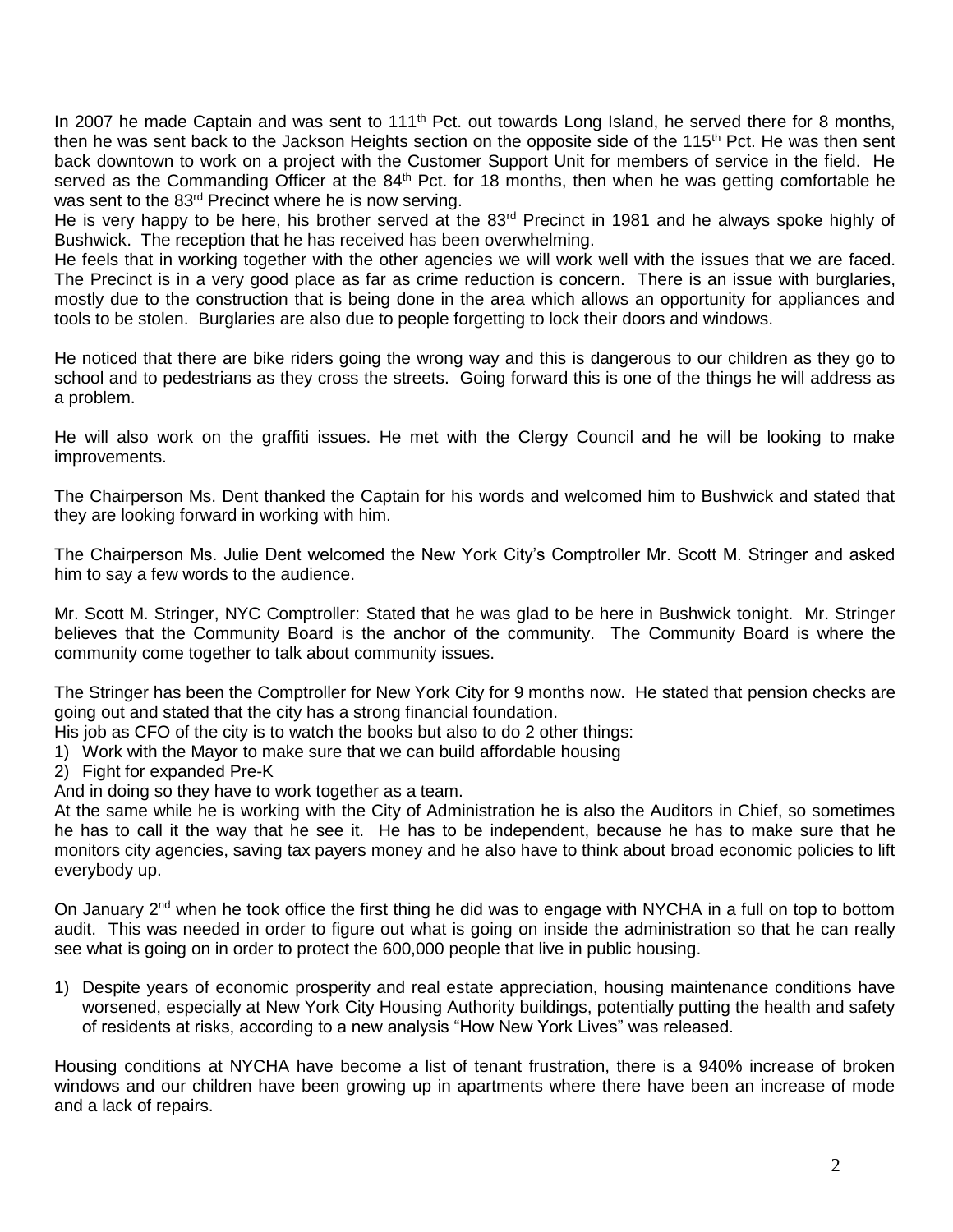As Comptroller Mr. Stringer promises that we are going to work very hard through the audit power and through the work that we do looking through the economy and the city to preserve and protect NYCHA.

2) Economy: What is our economy going to look like going forward and who will be able to participate in this economy?

There will be a conference in a couple of weeks and we have to change the way people look at work and how big corporations look at how people go to work every day.

For many years the labor movement stated that we need to have eight hours of work, and eight hours of sleep and eight hours for other things. That is how we have guided the country and this city. However today the world is changing. Flexibility is needed, perhaps going or coming to work a little later or earlier is needed in order to take care of your family. We have seen too many women leave the work force in order to take care of their families and because of changing conditions at home. Men do not leave the work force but women do at the top of their careers.

We need a flextime program in corporations and in city agencies if we are going to change the paradigm in this City.

A lot of families struggle with work and life balances.

3) He views his job as the person who ask tough questions. Through the Audit and Investigation power we have the obligation to hold the City to its highest standard. The standard is not always about the "I gotcha you", audit for example you did not have the enough paper clips or someone took the yellow pad we are thinking about the economic policies and what should they look like and what should be changed. We have taught our children to pass the test, we need to teach our kids about a job that leads to a real career. We need science teachers, art teachers, they have to be trained for high tech jobs, etc. In the past there was always a grandmother or grandfather or a mother and a father who would lift you up and helped our kids stay out of trouble. We need to go back to that!!! We have to protect our children and also protect

our neighborhoods, the new residents and the old residents, that is how we are going to survive.

He is looking forward to keeping New York, New York.

Ms. Julie Dent thanked Mr. Stringer for sharing with the board what he is working on and what he has accomplished in just 9 months as City Comptroller. She stated that they are proud of him and that she knows that he will continue to do great things as NYC Comptroller.

**Roll Call: 7:20PM** 37 members present constituting a quorum

The Chairperson, Ms. Julie Dent welcomed all to the September 17<sup>th</sup>, 2014 Brooklyn Community Board #4 Meeting. This is the first meeting of the fall 2014-2015 season. It is her pleasure to serve as the chairperson, stated Ms. Dent.

Ms. Dent asked for the acceptance of the agenda with any necessary corrections. Ms. Virgie Jones moved to accept the agenda as written. It was second by Ms. Sharline Moore. All board members present were in favor.

The acceptance for the previous month's minutes with any necessary corrections was accepted by Ms. Gladys Puglla and second by Ms. Barbara Smith. All members present were in favor.

# **Chairperson's Report, Ms. Julie Dent: 7:23PM**

Ms. Dent asked that the Elected Officials and /or their representatives to introduce themselves and state their respective address and telephone numbers.

1) Kevin Worthington Representing NYC 34<sup>th</sup> Councilmember Antonio Reynoso, 244 Union Avenue, Brooklyn, NY 11206, 718-963-3141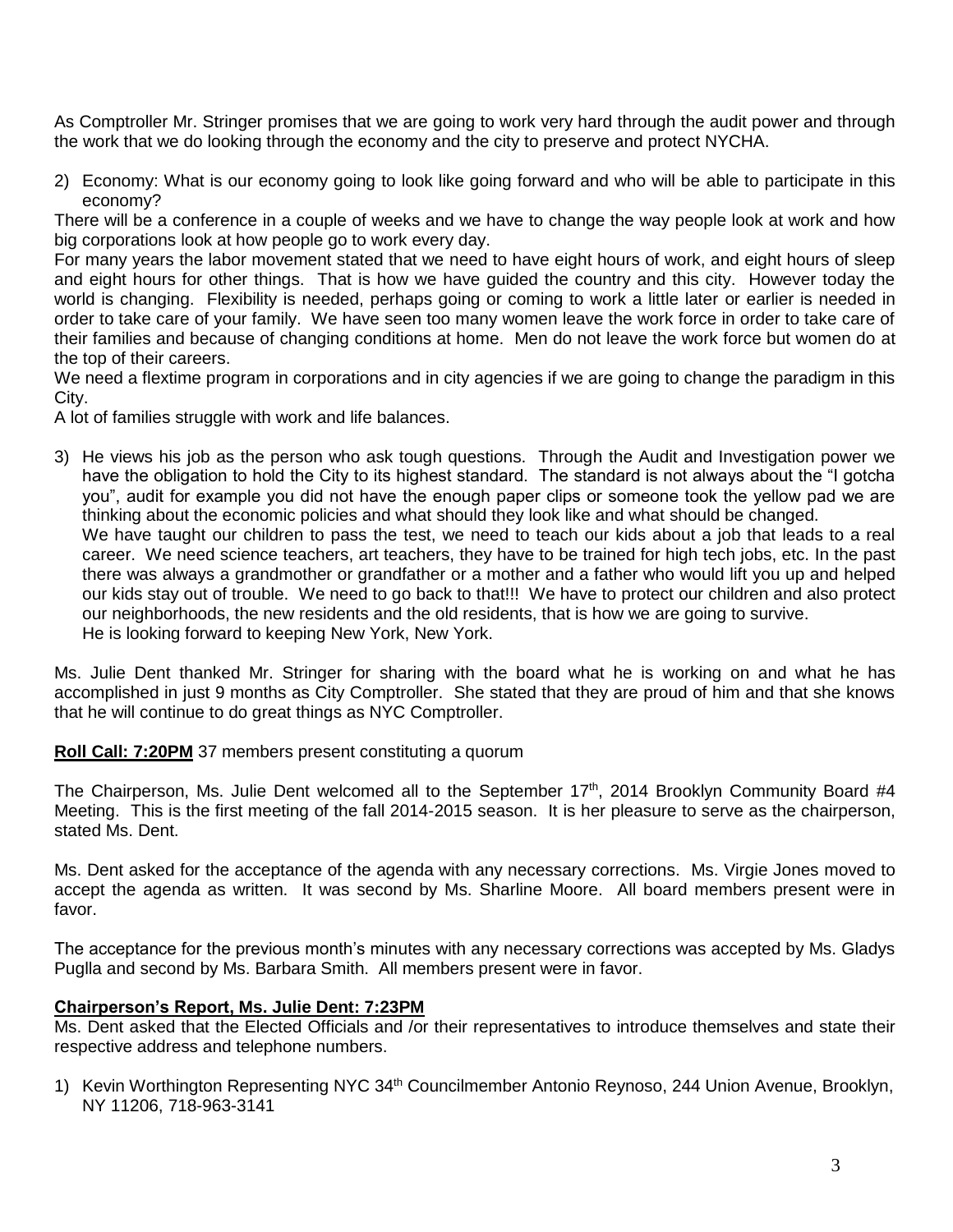- 2) Celeste Leon Representing NYC 37<sup>th</sup> Council Member Rafael L. Espinal, 786 Knickerbocker Avenue, Brooklyn, NY 11207, 718-642-8664
- 3) Yanuski Rodriquez Representing Kings County District Attorney Kenneth P. Thompson, 350 Jay Street, Brooklyn, NY 11201, 718-250-2565
- 4) Kevin Wolfe Representing Brooklyn Borough President Eric Adams, 209 Joralemon Street, Brooklyn, NY 11201, 718-802-3700

# Representative from City, State or Federal Agencies:

- 1) Captain Max Tolentino, 83<sup>rd</sup> Pct. Commanding Officer, 480 Knickerbocker Avenue, 718-574-1697
- 2) Det. D. Franco & PO N. Robinson, 83rd Community Affairs Unit, 480 Knickerbocker Avenue, Brooklyn, NY 11237, 718-574-1697
- 3) Maggie Mangual Wyckoff Heights Medical Center -Positive Health Management Program, 342 Stanhope Street,

Prevention Health Manager, 718-508-4669, [mmangual@wyckoffhospital.org](mailto:mmangual@wyckoffhospital.org)

- 4) Boniface WeWe, Brooklyn Public Library, Washington Irving Branch, 360 Irving Avenue, 718-682-7387
- 5) Hector Cruzado, Wyckoff Heights Medical Center, 374 Stockholm Street, Brooklyn, NY 11237, 718-509- 3113

## The Committee Chairpersons for the 2014-2015 season:

- 1) Elvena Davis Civic and Religious Committee (CRC)
- 2) Eliseo Ruiz Environmental/Protection/Transportation Committee (EPT)
- 3) Mary McClellan Health, Hospital & Human Services Committee (HHH)
- 4) Martha Brown Housing and Land Use Committee (HLU)
- 5) Robert Camacho Parks and Recreation Committee (PRC)
- 6) Barbara Smith Public Safety Committee (PSC)
- 7) Raul Rubio Sanitation Committee (SAN)
- 8) Luisa Jose Senior Citizen Committee (SCC)
- 9) Virgie Jones Youth and Education Committee (YEC)

L.I.F.E. (Labor and Industry for Education) Audrey Johnson Learning Center, 272 Moffat Street (between Knickerbocker and Wilson Avenues) and the John Coker Early Learn Center, 1375 Bushwick Avenue (corner of Decatur Street) are enrolling children 3 to 5 years of age. Free HEADSTART and U.P.K., Creative Curriculum, Nutritious Meals, Family Services and Certified Teachers, etc. Audrey Johnson Learning Center: 718-574-0130; John Coker Early Learn Center: 718-452-1414

### **District Manager's Report, Ms. Nadine Whitted: 7:32PM**

Ms. Whitted welcomed everyone back from their summer recess. Ms. Whitted and her staff in working in collaboration with the NYC Office of the Mayor's Street Activity Permit Office and the 83<sup>rd</sup> NYPD Community Affairs Office processed and approved a total of 76 request for block parties, street fairs and religious ceremonies. Working together is the only way to accomplish this work without confusion and mayhem.

### June Happening

The Rent Guidelines Board

- Voted in favor of historically low rent increases for rent stabilizing apartments. As of October 1, 2014 the following increases will take place.

- For a 1 year renewal lease commencing for rent October 1, 2014 and on or before September 30, 2015: 1.0%

- For a 2 year renewal lease commencing on or after October 1, 2014 and on or before September 30, 2015: 2.75%

- Sublet allowance of 10%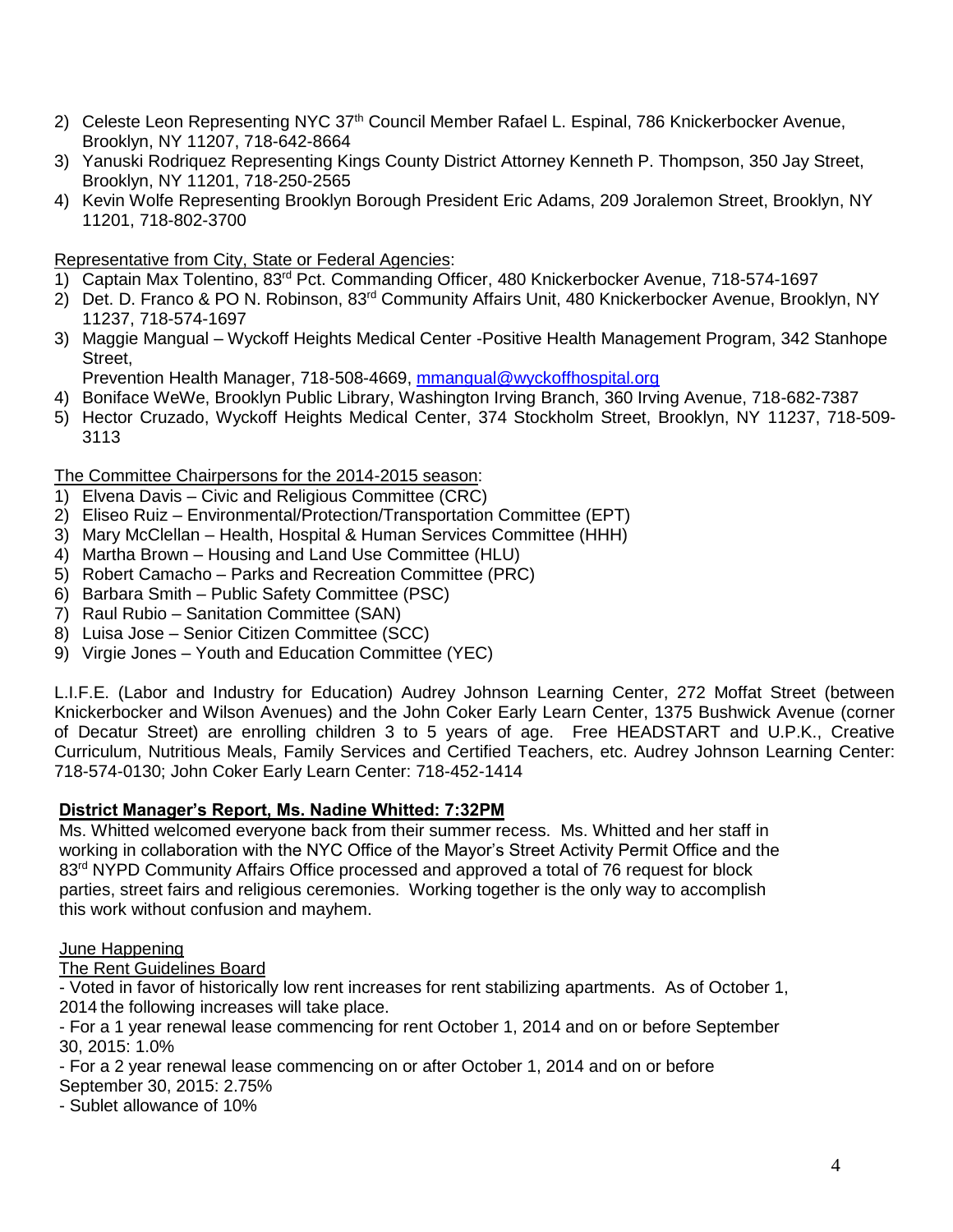- The RGB's statutory vacancy increases will remain in effect

The 1% increase is the lowest rent increase for 1-year leases in the city's history.

MESA-Regents results are in!!! These include both the Integrated Algebra Regents Exam and the Living Environment (Biology)

88% of MESA students passed Living Environment, and 94% passed Algebra. The students with disabilities and the English Language Learners students also significantly outperformed the district schools.

## National Grid Construction Notification

Planned Construction in district: This work is required due to the pending replacement of existing municipal facilities (i.e., water, sewer, catch basin, sidewalks, etc.) Locations: Wilson Avenue between Cornelia Street and Putnam Avenue – (60) sixty day Duration Palmetto Street from Irving to Myrtle Avenues, (90) ninety day duration.

### July Happenings

NYC Department of Transportation implemented the Myrtle Avenue/Wyckoff Avenue/Palmetto Street Improvements which includes:

- Installing five painted curb extension to
- shorten crossing distances and align skewed streets
- Installing wide, high-visibility crosswalks at all
- crossings
- Installing a new crosswalk across Myrtle Avenue.
	-
- **•** Restricting five low-volume turns to **Restricting** five low-volume turns to
- reduce pedestrian-vehicle conflicts and improve intersection operation.
	- Modifying the signal timing to give pedestrians

more time to cross the street

### FDNY Reports – Fires that occurred during the month of July

1102 Putnam Avenue – 3 story vacant building, fire on the 1<sup>st</sup> and 2<sup>nd</sup> floors

586 Wilson Avenue – 3 story occupied multiple dwelling

390 Wilson Avenue – 3 story occupied multiple dwelling

366 Central Avenue – 3 story multiple dwelling

1271 Broadway – 4 story mixed used building

1149 Putnam Avenue – 6 story multiple dwelling building

### SNAP / Food Stamp Program Under–Enrollment

 Beginning in September 2014 the NY Benefits Center and HRA will help low income seniors (60 and older) overcome the many barriers to access and increase SNAP participation for eligible Seniors. SNAP (Supplemental Nutrition Assistance Program/Food Stamps) Call the NY Benefits Center if:

- \* You are a New York City resident and you are 60 years of age or older
- \* You have a household income of less than \$32,000 per year
- \* You are not already on SNAP (food stamps) to help you pay for our groceries

Why should you call the NY Benefits Center?

- \* The NY Benefits Center makes it easy to apply in one phone call for SNAP
- \* Their caring specialists will take the time to help you through the application process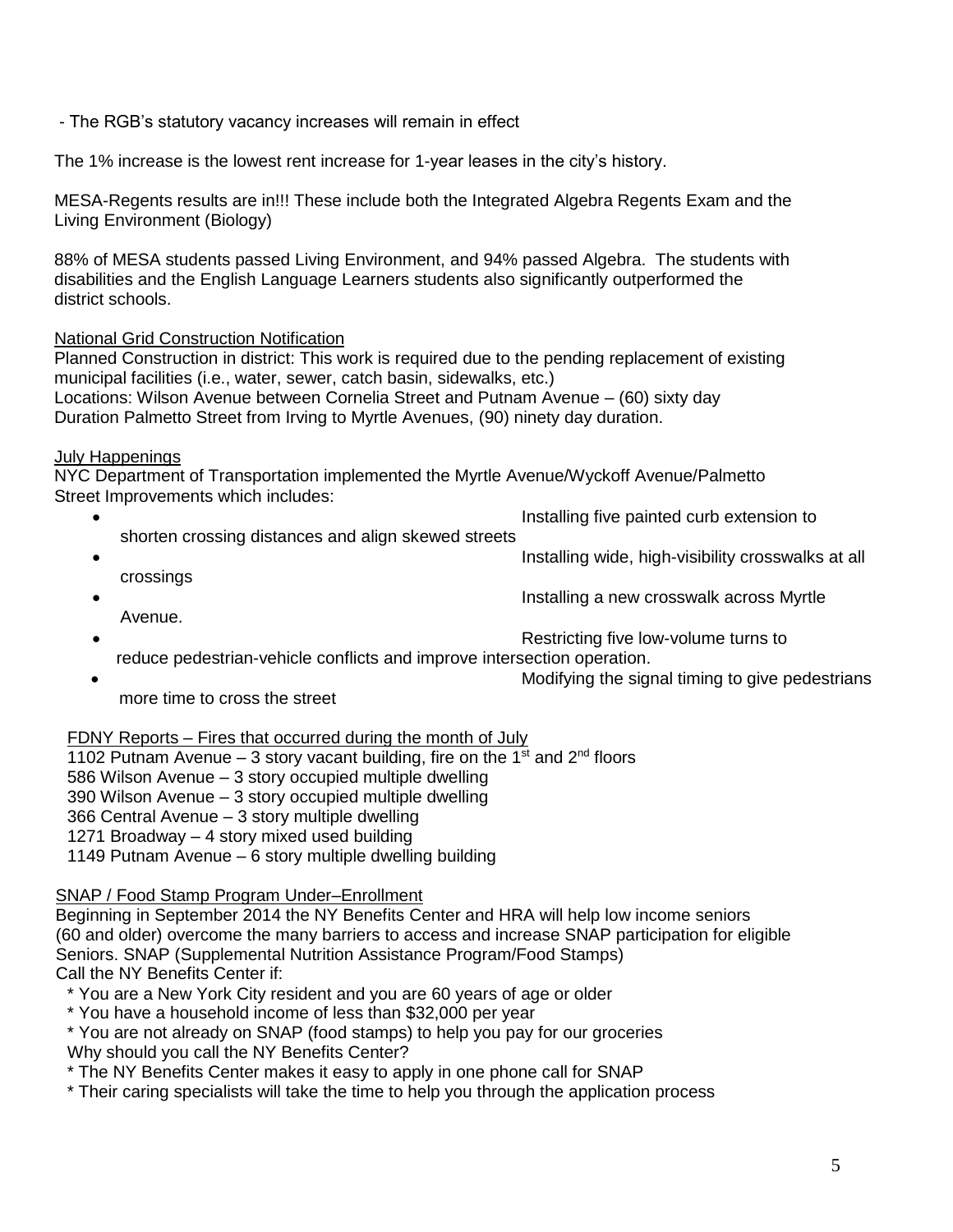Contact the Benefits Center to see if you are eligible at their call toll free: 1-800-829-7005 Monday – Friday, 9am to 5pm

 Social Security Office Re-Opening – The Bushwick Social Security Office located at 1111 Myrtle Avenue, Brooklyn, NY 11206 re-opened on July 16, 2014

August Happenings

NYPD – Captain Max Tolentino – The newly assigned Commanding Officer at the 83<sup>rd</sup> Precinct DSNY – Troy Tamburo – The newly assigned District Superintendent at DSNY BK4

FDNY Reports – Fires that occurred during the month of August

1102 Putnam Avenue – 3 story vacant building

74 Aberdeen Street – 3 story occupied

1188 Greene Avenue – 3 story occupied

1143 Greene Avenue – 3 story under construction

166 Wyckoff Avenue – 3 story occupied multiple dwelling building

 Congressman Hakeem Jefferies: Hosted a meeting where Brooklyn District Attorney Ken Thompson spoke to Community Board Chairs, District Managers, and Public Safety Chairpersons. on the focus on the DA Office: shootings, drugs, domestic violence and gun violence are priorities. Newly established Crime Strategy Unit: Targeted approach on young men responsible for shootings which is the drivers of crime according to the DA. Special attention on young men responsible for shootings in the following NYPD Precincts: 67, 73, & 75

## Town Hall Meeting:

A monumental feet took place on Thursday, August 21, 2014. NYC Council Members Reynoso And Espinal in conjunction with Community Board #4 and the Department of City Planning held the BUSHWICK REZONING TOWN HALL MEETING – a conversation about the future of Bushwick. Residents and stakeholder came together to discuss:

- How do we preserve the historic character of the community, and how do we preserve affordable housing? How do we create more opportunities for
- affordable housing, what transportation improvements do we need, how can we retain and attract new jobs, how can we improve and expand green space.

The meeting was held at Saint Joseph on Willoughby Street. The Planning Committee will meet shortly to discuss and analyze the data from the first meeting and plan future sessions where all will be invited.

# NYC – Department of Parks & Recreation:

Heckscher Playground and Green Central Noll Ball Field – Received money and community support to get the scope underway for an enhance facility. Through the Brooklyn Borough President Eric Adams, NYC Council Member Reynoso and Espinal, local community support of EBC and Brooklyn Ballers, Community Board #4 will received a scope of which will be approve for rest room facility (GCK) basketball courts, exercising for seniors, lighting etc.

The Voter Education Program of NYC Campaign Finance Board – Under the NYC Charter Sections 1056 and 1057a the Community Boards along with 18 other City Agencies are required to implement and administer a voter registration/education program. When the board's office receive the registration forms we will be required to assist the public with the proper filling out of the voter registration forms.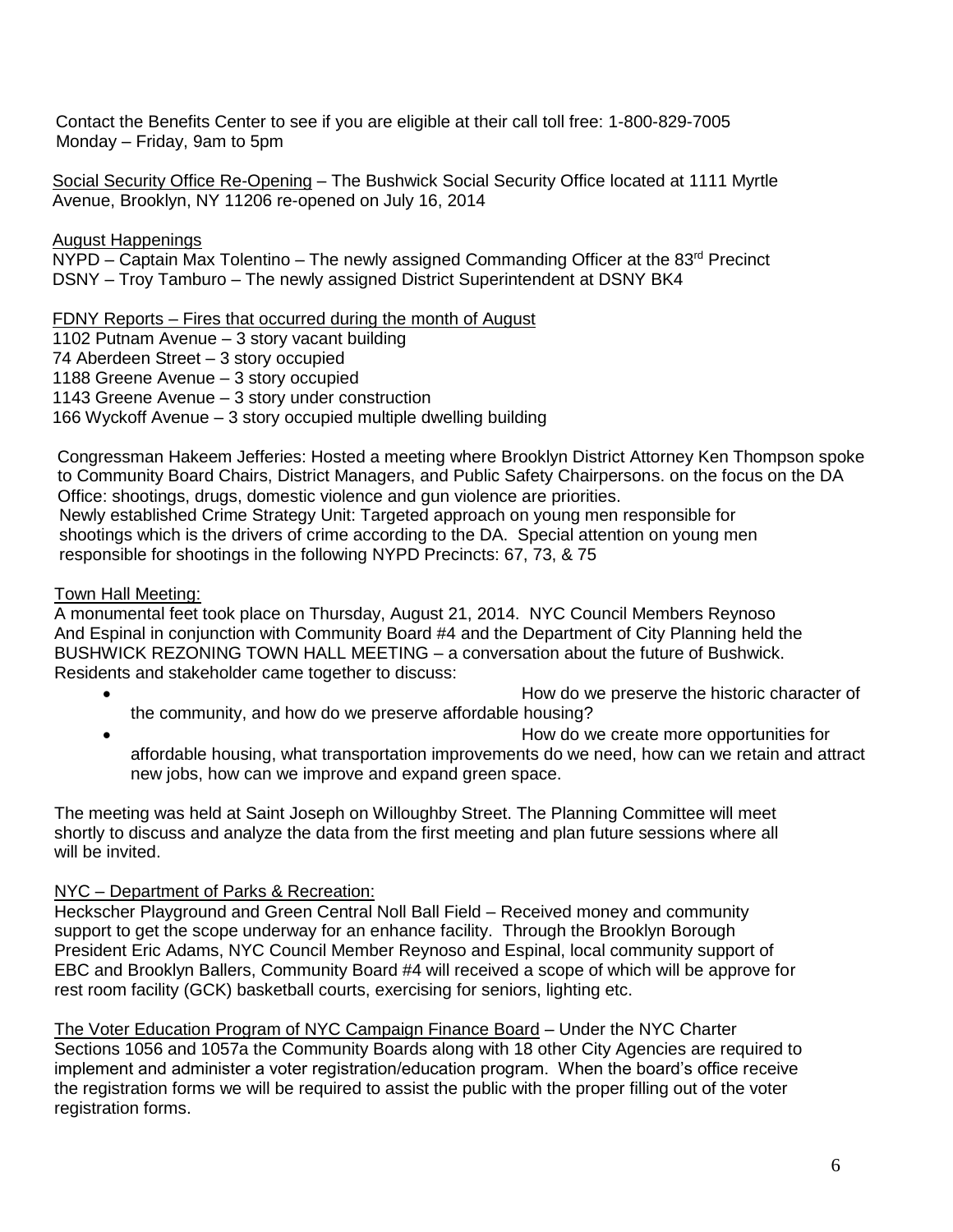Sixteen year old can now serve on Community Boards. S.4141-2013(same as A.2448-2013) was signed into law by the governor on AUGUST  $12^{TH}$ . Effective that date the minimum age for serving on Community Board members has been lowered to age 16. Per the legislation, only two members may serve at a time.

Brooklyn Arts Council alongside Xmental Inc., seeks artists of varying styles to collaborate on "The Halsey Street Dream Way Collaborative Mural". The chosen artist will be allotted a 20' x 15' Workshop on the expansive 300'x40' wall near the L Train at Halsey Street in Bushwick. All Material and ladder fees are included in the \$500.00 honorarium per artist provided at the onset of the project.

Interested muralists must live in Brooklyn and submit an original, full –color rendering of their final Mural design to Brooklyn Arts Council at 55 Washington Street, Suite 218, Brooklyn, NY 11201. All Rendering should be no smaller than 11"x14" and arrived at the office no later than 12pm on Friday, September 19<sup>th</sup>.

United States Census Bureau New York Regional Office is offering free data access workshops and webinars to all data users and organizations within New England, New York, New Jersey and Puerto Rico. Whether you are looking for a general statistical overview of your community or a detailed look within your area, and how they compare statistically to other area, this is a great opportunity for you. A customize workshop can be tailored for you at your request. William Adams is the contact person for the NYC area, you can contact him at [William.w.adams@census.gov.](mailto:William.w.adams@census.gov)

Fall Street Tree Planting Locations – Beginning October 15, 2014 to January 31, 2015 (weather Permitting) the Million TreesNYC /NYC Parks Program will commence planting. The list of addresses can be found on the Million TreesNYC website: <https://www.milliontreesnyc.org/html/about/getting/parks.shstml>

Please note:

1) The list is pending assessment of underlying utilities; there is no guarantee that every site on the list will be planted this fall season or that they will necessarily be planted at all.

2) Since street tree planting occur on public right-of-way, nearby homeowners may not reject planting at any such location.

3) Repeat addresses indicate that Parks intends

to plant multiple trees adjacent to a single address.

### Con Edison

Con Edison will pay 100% of the cost for energy efficiency upgrades at small businesses in certain Brooklyn & Queens neighborhoods. The program covers lighting, controls for walk-in-refrigerators and other measures.

The neighborhoods in Brooklyn include parts of Greenpoint, East Williamsburg, Bushwick, Bedford-Stuyvesant, Crown Heights, East Flatbush, Brownsville, and East New York. For small businesses in other areas, Con Edison will cover 70% of the costs of energy efficiency measures. Businesses are encouraged to take advantage of this special opportunity while incentives last.

Call Con Edison's Green Team at 1-877-870-6118 to see what incentive amount you qualify for.

The Salvation Army Bushwick Worship and Community Center – 1151 Bushwick Avenue Christmas Assistance Program 2014: Offers toys and clothing to families who meet the income qualifications. Applications are being accepted from September 2 to October 5, 2014. Every Wednesday, 10:00am to Noon. Appointments can be arranged for another day by calling Pablo Tavarez at 718-455-4102 ext. 107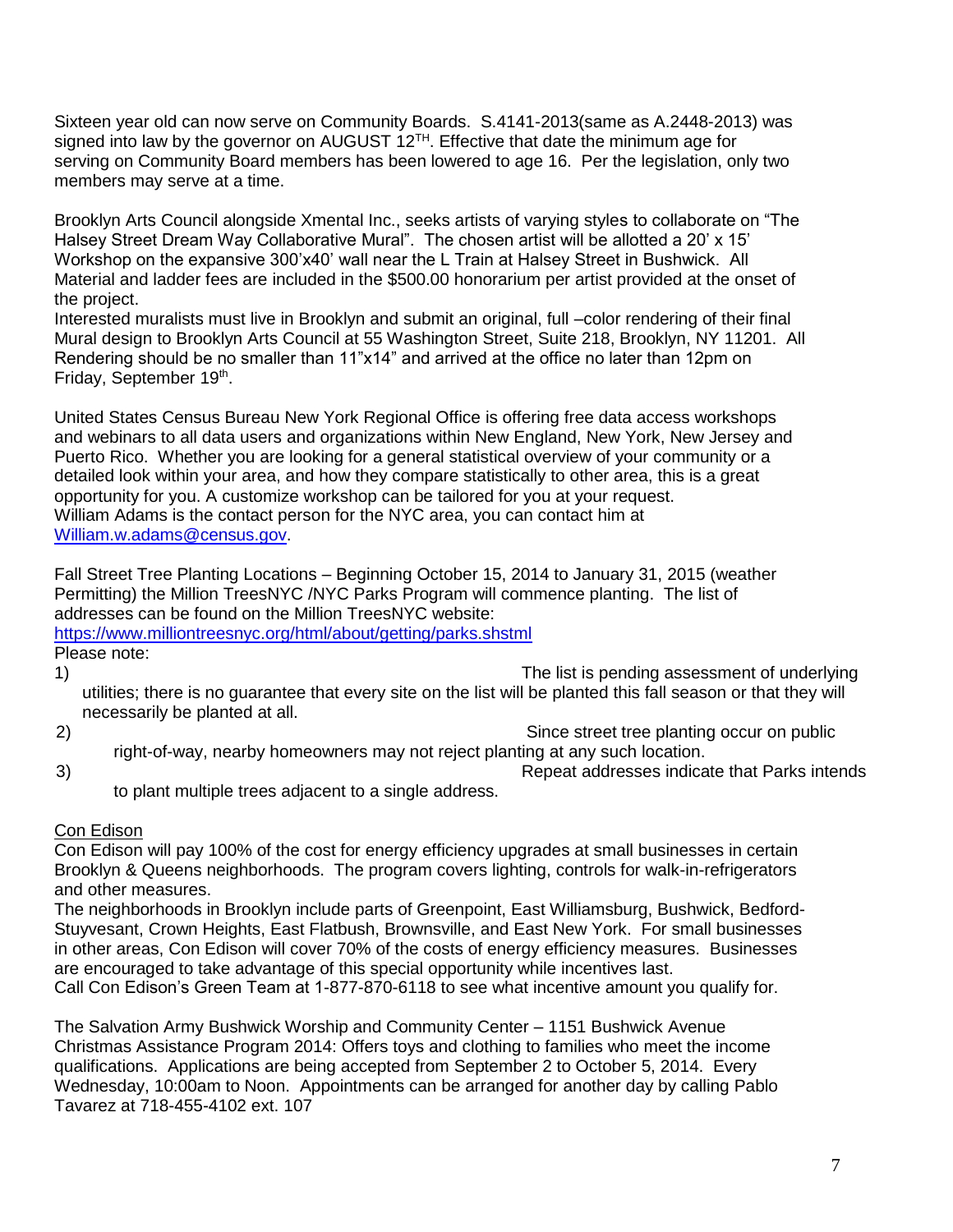The Bushwick Community has been chosen by Vogue Magazine as the "7<sup>th</sup> Coolest/Hippest Place in the World to Live"!!!

Channel 2 News called comments on the article: "My response was, "We didn't need Vogue Magazine to tell us that we are hip or cool. We've always been hip and cool, even before the neighborhood became gentrified."

Brooklyn Borough President, Eric Adams - Has released the document entitled: Brooklyn Topographical Bureau. The primary responsibility is to maintain the Borough Map and furnish copies of the map and related data to City Agencies and the public. You can read more on the specific tasks of this Bureau.

Bushwick Film Festival (BFF) – 7<sup>th</sup> Annual Bushwick Film Festival will be held on October 2-5, 2014. Bushwick Film Festival that views filmmakers as heroic revolutionaries that fight against Great odds to tell their stories, screening their works of the most promising, emerging filmmakers of today. The programing team has selected films that span the globe. Contact Kweighbaye Kottee at [kkotee@bushwickfilmfeastival.com](mailto:kkotee@bushwickfilmfeastival.com) 

Let's wage war against relators who leave our community littered with their advertising. Each day we are faced with our sidewalks, yards and fences littered by requests to **Purchase Property.**  This annoyance has to STOP. Let's wage a war by collecting all of these advertisements and then turn it over to the Department of Sanitation for appropriate action.

### **Announcements: 8:04PM**

 Chad Howe: People's Climate March: "To Change Everything We Need Everyone", March to save the World NYC on September 21, 2014 at Columbus Circle starting at 11:30AM for more information visit [www.PeoplesClimateMarch.org](http://www.peoplesclimatemarch.org/)

 Bushwick Film Festival invites you to the screening of "David & Me", Saturday October 4, 2014 at 5:30PM to 7:30PM. Location: 1115 Flushing Avenue, Brooklyn, NY 11237 "David & Me" delves into the controversy of wrongfully accused prison inmates and the injustice that plagues them. Davis McCallum, was wrongfully convicted 19 years ago, he is a Bushwick native and is still fighting for his freedom. For more information visit [www.bushwickfilmfestival.com](http://www.bushwickfilmfestival.com/)

National Voter Registration Day - Tuesday, September 23, 2014 Registration Opens at 10am to 2pm at the Columbus Park (Back Steps of Borough Hall). Register to vote, change your voter registration information, and get information about Candidates in your district. Also raffles, music and giveaways

Ellen Mehling, Brooklyn Public Library, Brooklyn Youth Section – Building Character in Young Women Ages 13-18 years old. Join the Brooklyn Youth Section every 3rd Saturday from 1:30pm-3:30pm 790 Bushwick Avenue at Dekalb Avenue, Brooklyn, NY 11221 Learning how to overcome obstacles while providing public service throughout the community through the mentoring of young women.

Resume & Career One-on-One Help, September 2014 Work on your resume, get education and career advice, learn interview skills, practice Linkedln, and more with help from a job information resource librarian. Patrons will be seen on a first come, first served basis. It's FREE!!!

Thursday 9/4, 9/11 & 9/25 from 11am to 1pm at the Dekalb Library, 790 Bushwick Avenue, 718-455-3898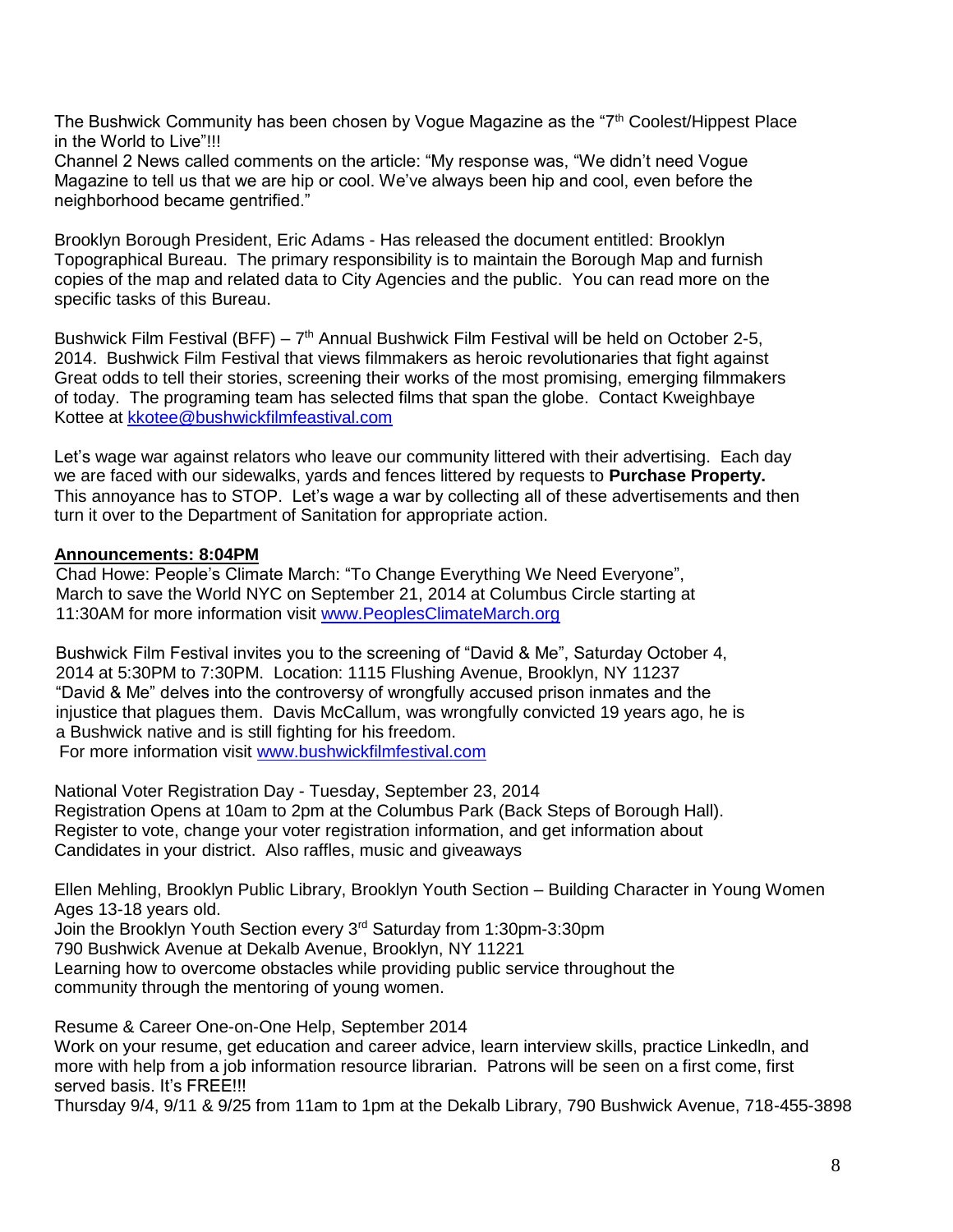Kenneth P. Thompson, Kings County District Attorney: Do you have a public safety or quality of Life concern in your community? If so, please visit or call the Action Center, 350 Jay Street, 16<sup>th</sup> Fl., Brooklyn, NY 11201

September is National Yoga Month – Celebrate with Brooklyn Borough President Eric L. Adams on Wednesday, September 24, 2014. Location: Borough Hall Plaza, 209 Joralemon Street, Brooklyn, NY 11201

Yoga mats will be available on a first come, first serve basis. Arts & crafts form 11am to 3pm; MassBliss yoga with Andrew 12pm to 12:50pm; Zumba from 1:15pm to 1:45pm and Guided Meditation from 1:45pm to 2:12pm weather permitting

New York City Comptroller Scott M. Stringer cordially invites you to celebrate Hispanic Heritage Month on Tuesday, September 23, 2014 at 6PM to 8PM. Location: Surrogate's Courthouse, 31 Chambers Street, New York, NY 10007

To RSVP email: [rsvp@comptroller.nyc.gov](mailto:rsvp@comptroller.nyc.gov) or call 212-669-4466, to arrange for special

New York City Comptroller Scott M. Stringer cordially invites you attend Families and Flexibility Reshaping the workplace for the 21<sup>st</sup> Century. Keynote address by Anne-Marie Slaughter, President & CEO, New America

If we want to remain a global economic power, we must support policies that see family and work as Complementary, rather than competing interests. Join New York City Comptroller Scott M. Stringer, New America President & CEO Anne-Marie Slaughter and the New York Times' Steven Greenhouse & Rachel Swarns for a forum on workplace flexibility and scheduling issues this fall.

Monday, September 29, 2014 at 8:30am to 12:00pm at Baruch College/CUNY, Newman Conference Center, 151 East 25<sup>th</sup> Street, 7<sup>th</sup> Floor, New York, NY 10016

To RSVP email: [conference@comptroller.nyc.gov](mailto:conference@comptroller.nyc.gov) or call 212-669-4466

FREE Immigration Services Fridays 10:00am to 5:00pm

Location: New York City Council Member Rafael L. Espinal Jr.'s District Office, 786 Knickerbocker Avenue, Brooklyn, NY 11207, 718-642-8664

Please call to make an appointment and get free help with your immigration questions related to Naturalization and Deferred Action for Children Arrivals. All services are free and confidential and open to any member of the community. Services will be available through June 30<sup>th</sup>, 2015.

Brandon Zwagerman: Silent Barn presents on Display from: September 21 to October 5, 2014 The Maldives Exodus Caravan Show. Curated by Soren Dahlgaard & supported by Babycastles. Opening Ceremony: September 21, 3:00pm to 7:30pm. The Silent Barn, 603 Bushwick Avenue, Brooklyn, NY 11206

Rewards up to \$2,000!! You don't have to reveal your identity to help solve a violent crime. Crime Stoppers, call 1-800-577-TIPS

When you phone in tip they will not ask your name. But if it leads to the arrest and indictment of a felon, you will received a cash reward of up to \$2,000. And because you pick it up by a code system, you will not even have to give your name to claim it.

Community Crime Prevention Notice!!! There have been several burglaries reported in the area. Please try to keep all windows and doors secured. Pay attention to fire escape windows and front doors and roof hatches. If you see a suspicious person (s) on your neighbors roof or fire escape get a good description of the individuals (s) and report it to 911 immediately!!!

The NYPD is offering FREE security assessments of your home or apartment. Doors, locks, and windows will be examined and recommendations will be made to help you maintain a high level of